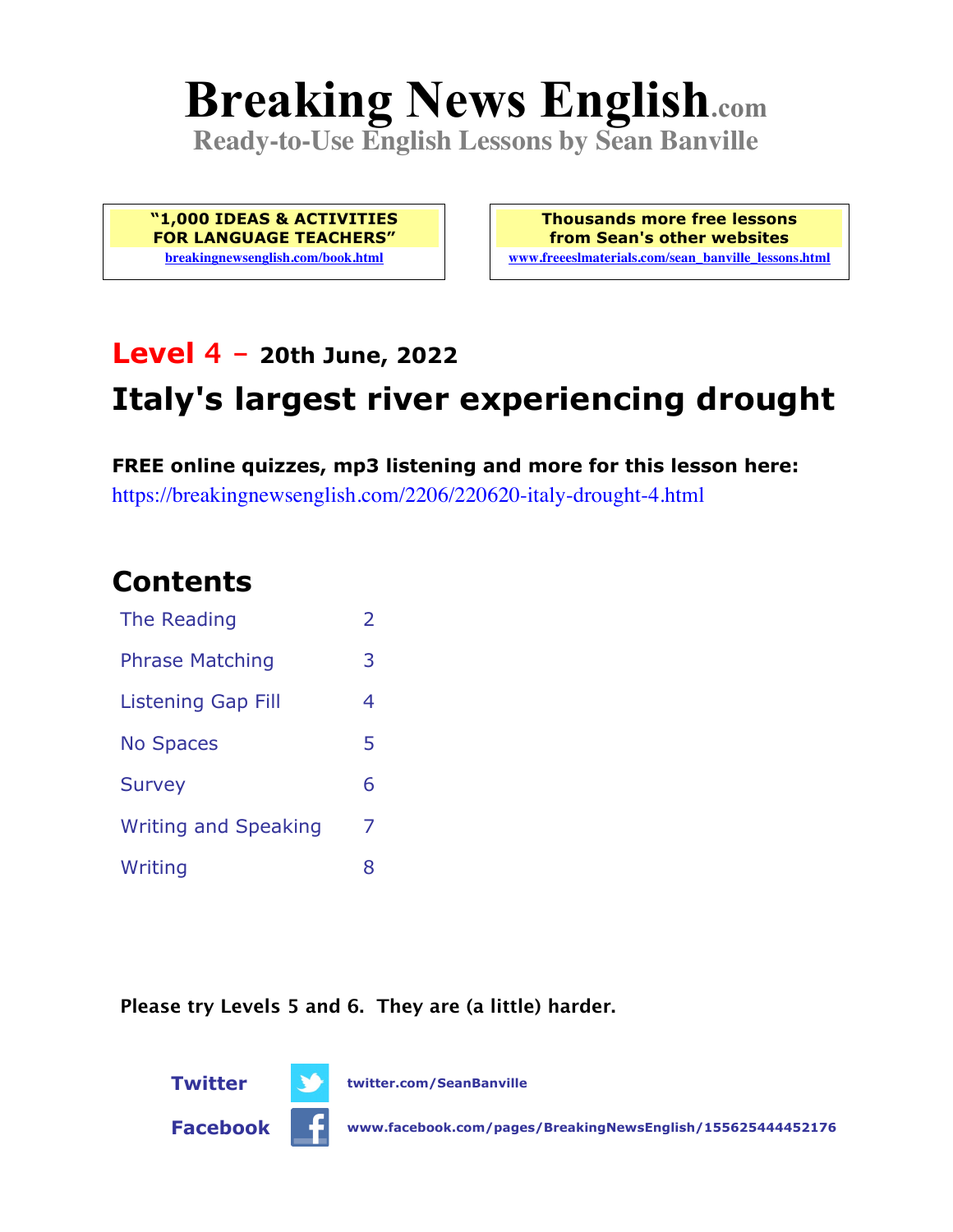## **THE READING**

From https://breakingnewsenglish.com/2206/220620-italy-drought-4.html

 Europe is experiencing water shortages. A region in Italy has its worst drought for 70 years. This is because of almost no rainfall in the past four months and less snow in winter. The water level of Italy's largest river, the Po, is three metres lower than average. This has fully exposed a World War II shipwreck. If it doesn't rain soon, there'll be a serious water shortage. This will mean water rationing. Farmers will have problems finding water for irrigation.

 The River Po gets much of its water from a lake in the Alps. The lake has had its lowest water levels since 1946. High temperatures are making things worse. A farmer from a rural town near Milan said she is expecting a "disastrous" and "catastrophic" year. She added: "We believe that there will be a drop in wheat productivity by at least 20 per cent." The Po Valley will see a 30 to 40% fall in fruit and vegetable production.

Sources: https://www.**cbsnews.com**/news/po-river-italy-dries-up-exposes-1943-shipwreck-zibello/ https://www**.theguardian.com**/world/2022/jun/15/italy-drought-po-valley-ration-water https://www.**euronews.com**/2022/06/17/crops-and-drinking-water-threatened-in-italys-po-valleyamid-worst-drought-in-70-years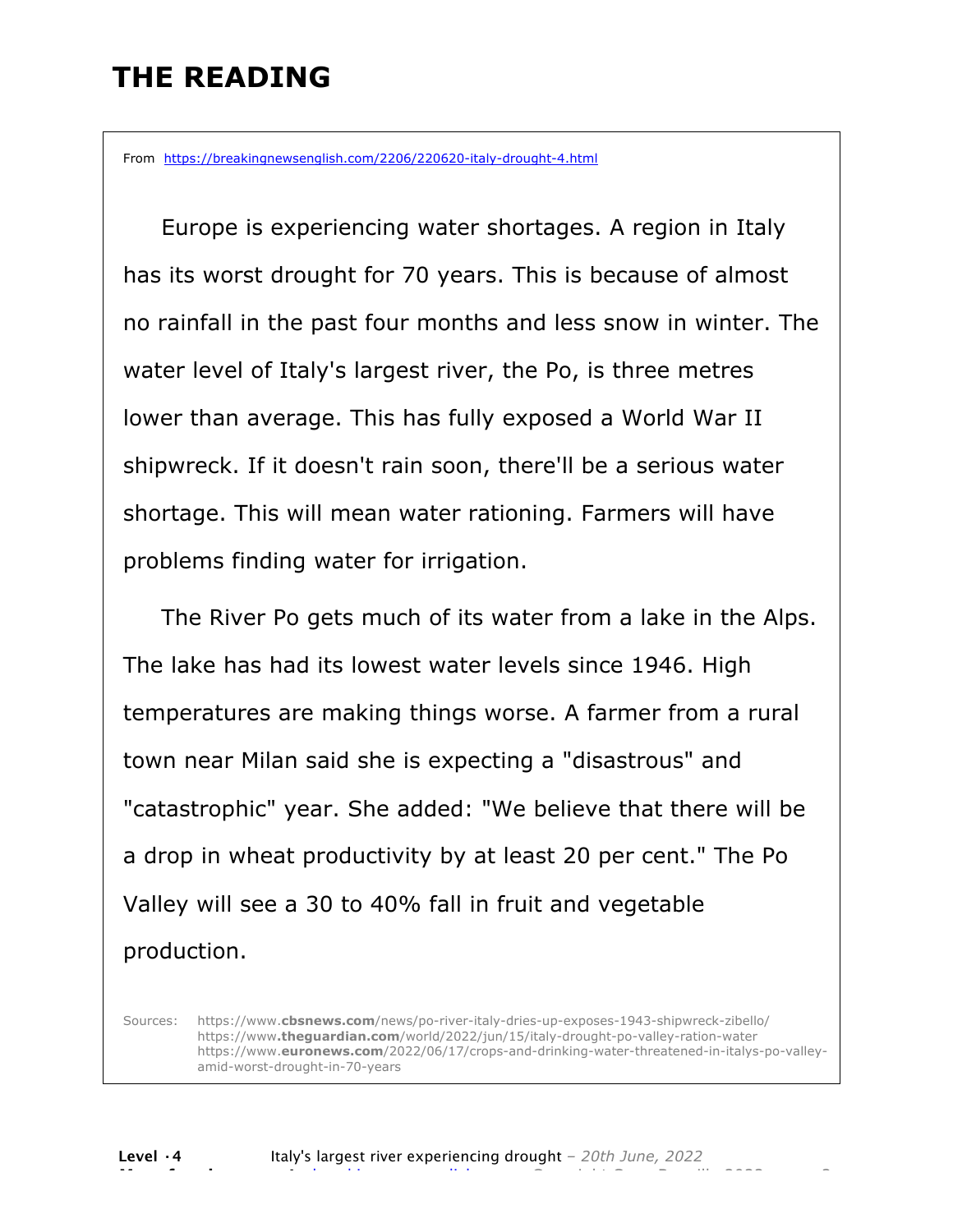# **PHRASE MATCHING**

From https://breakingnewsenglish.com/2206/220620-italy-drought-4.html

#### **PARAGRAPH ONE:**

| 1. its worst drought           |
|--------------------------------|
| 2. in the                      |
| 3. three metres lower than     |
| 4. exposed a World War II      |
| 5. there'll be a serious water |
| 6. This will mean water        |
| 7. Farmers will                |
| 8. finding water for           |

#### **PARAGRAPH TWO:**

| 1. The River Po gets much of its |    | a. temperatures      |
|----------------------------------|----|----------------------|
| 2. its lowest water levels       |    | b. catastrophic year |
| 3. High                          |    | c. town              |
| 4. making things                 |    | d. production        |
| 5. A farmer from a rural         |    | e. fall              |
| 6. a disastrous and              |    | f. water from a lake |
| 7. a 30 to 40%                   | g. | worse                |
| 8. fruit and vegetable           |    | h. since 1946        |

a. irrigation

- b. average
- c. shortage
- d. past four months
- e. have problems
- f. for 70 years
- g. rationing
- h. shipwreck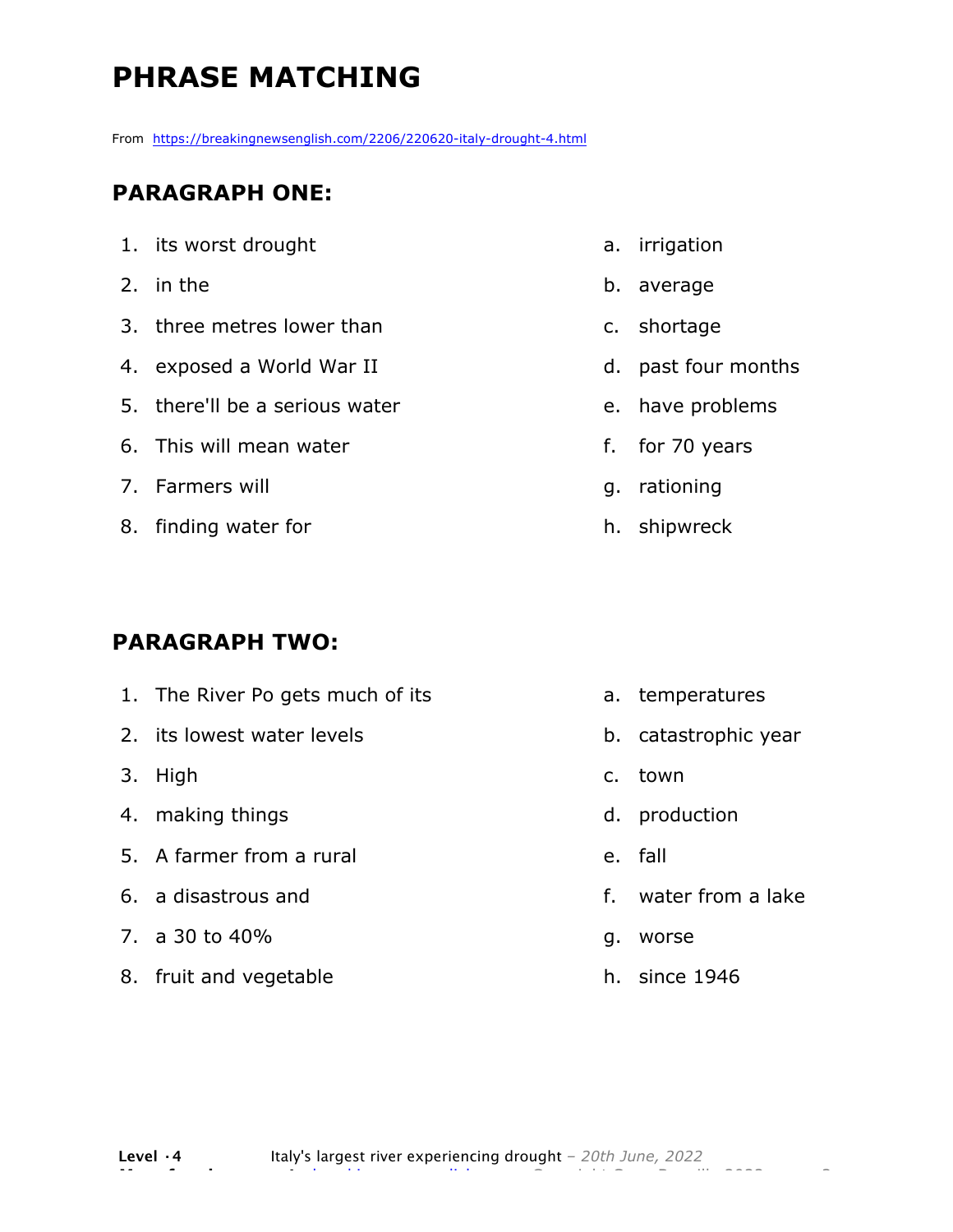### **LISTEN AND FILL IN THE GAPS**

From https://breakingnewsenglish.com/2206/220620-italy-drought-4.html

Europe (1) Europe (1) Europe (1) (2) \_\_\_\_\_\_\_\_\_\_\_\_\_\_\_\_\_\_\_ 70 years. This is because of almost no rainfall in the past four months and (3) \_\_\_\_\_\_\_\_\_\_\_\_\_\_\_\_\_\_\_\_\_\_\_\_\_\_\_\_\_ winter. The water level of Italy's largest river, the Po, is three metres (4) \_\_\_\_\_\_\_\_\_\_\_\_\_\_\_\_\_\_\_. This has fully exposed a World War II shipwreck. If it doesn't rain soon, there'll be a (5) \_\_\_\_\_\_\_\_\_\_\_\_\_\_\_\_\_\_\_. This will mean water rationing. Farmers will have problems finding (6) \_\_\_\_\_\_\_\_\_\_\_\_\_\_\_\_\_\_\_. The River Po gets  $(7)$  \_\_\_\_\_\_\_\_\_\_\_\_\_\_\_\_\_\_\_\_\_\_\_\_\_\_\_\_\_\_\_\_ water from a lake in the Alps. The lake has had its lowest (8) \_\_\_\_\_\_\_\_\_\_\_\_\_\_\_\_\_\_\_ 1946. High temperatures are (9) \_\_\_\_\_\_\_\_\_\_\_\_\_\_\_\_\_\_\_. A farmer from a rural town near Milan said she is (10) \_\_\_\_\_\_\_\_\_\_\_\_\_\_\_\_\_\_\_\_\_\_\_\_\_\_\_ and "catastrophic" year. She added: "We believe that there will be (11) \_\_\_\_\_\_\_\_\_\_\_\_\_\_\_\_\_\_\_ wheat productivity by at least 20 per cent." The Po Valley will see a 30 to 40% (12) \_\_\_\_\_\_\_\_\_\_\_\_\_\_\_\_\_\_\_\_\_\_\_\_\_\_\_ and vegetable production.

**Level ·4** Italy's largest river experiencing drought *– 20th June, 2022* **More free lessons at** breakingnewsenglish.com - Copyright Sean Banville 2022 4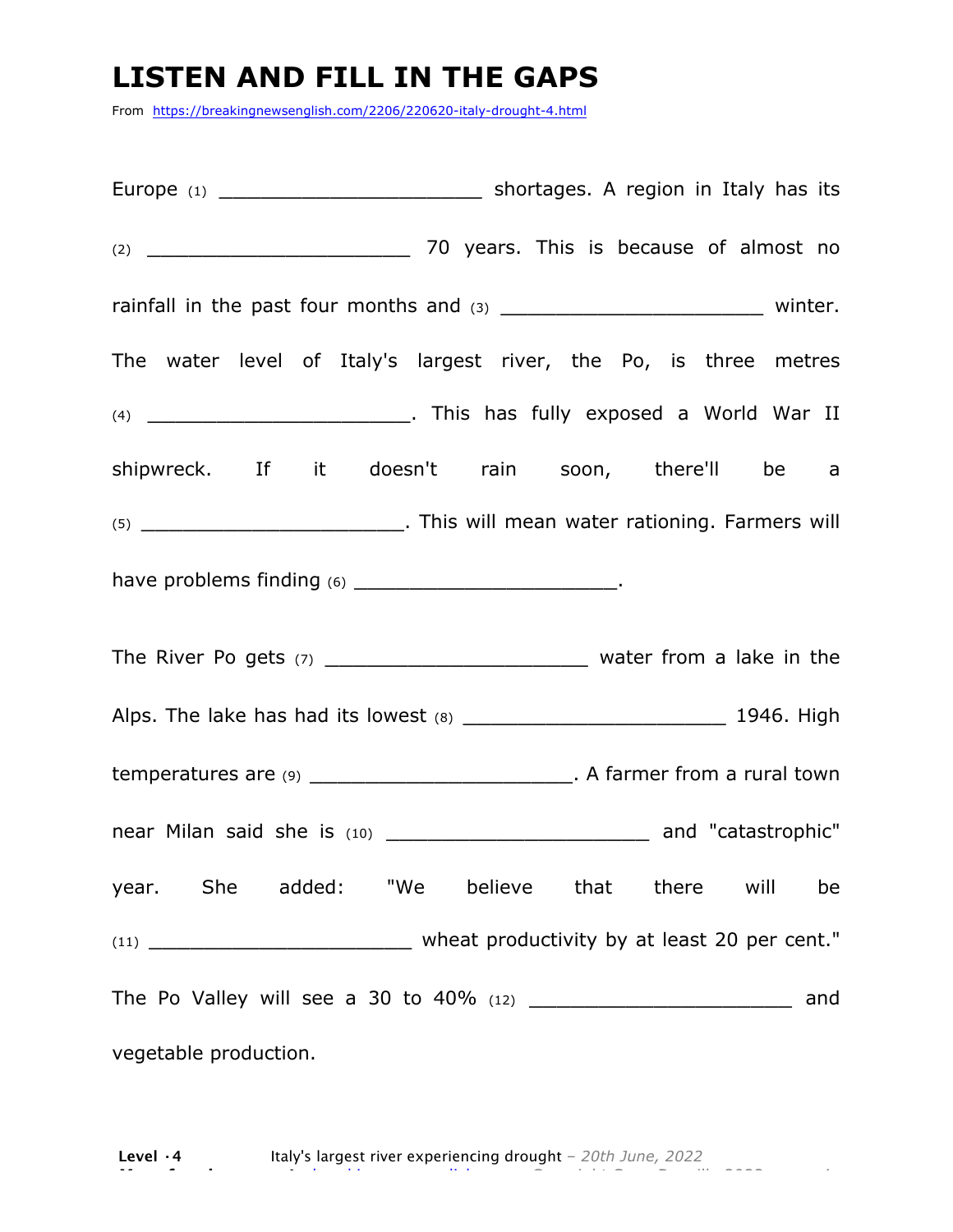# **PUT A SLASH ( / ) WHERE THE SPACES ARE**

From https://breakingnewsenglish.com/2206/220620-italy-drought-4.html

Europeisexperiencingwatershortages.AregioninItalyhasitsworstdro ughtfor70years.Thisisbecauseofalmostnorainfallinthepastfourmont hsandlesssnowinwinter.ThewaterlevelofItaly'slargestriver,thePo,is threemetreslowerthanaverage.ThishasfullyexposedaWorldWarIIshi pwreck.Ifitdoesn'trainsoon,there'llbeaseriouswatershortage.Thiswi llmeanwaterrationing.Farmerswillhaveproblemsfindingwaterforirri gation.TheRiverPogetsmuchofitswaterfromalakeintheAlps.Thelake hashaditslowestwaterlevelssince1946.Hightemperaturesaremakin gthingsworse.AfarmerfromaruraltownnearMilansaidsheisexpecting a"disastrous"and"catastrophic"year.Sheadded:"Webelievethatther ewillbeadropinwheatproductivitybyatleast20percent."ThePoValley willseea30to40%fallinfruitandvegetableproduction.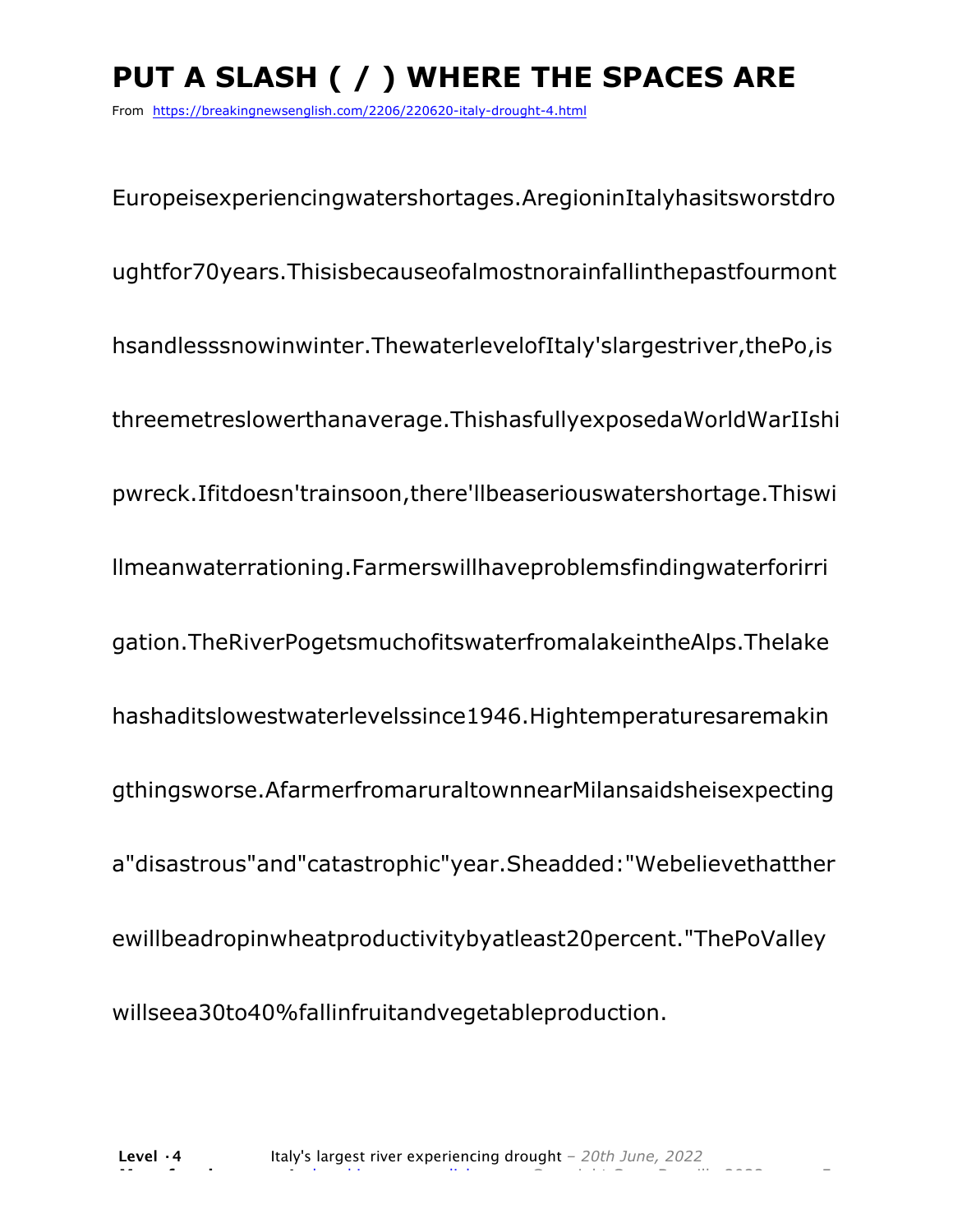# **DROUGHTS SURVEY**

From https://breakingnewsenglish.com/2206/220620-italy-drought-4.html

Write five GOOD questions about droughts in the table. Do this in pairs. Each student must write the questions on his / her own paper.

When you have finished, interview other students. Write down their answers.

|      | STUDENT 1 | STUDENT 2 | STUDENT 3 |
|------|-----------|-----------|-----------|
| Q.1. |           |           |           |
| Q.2. |           |           |           |
| Q.3. |           |           |           |
| Q.4. |           |           |           |
| Q.5. |           |           |           |

- Now return to your original partner and share and talk about what you found out. Change partners often.
- Make mini-presentations to other groups on your findings.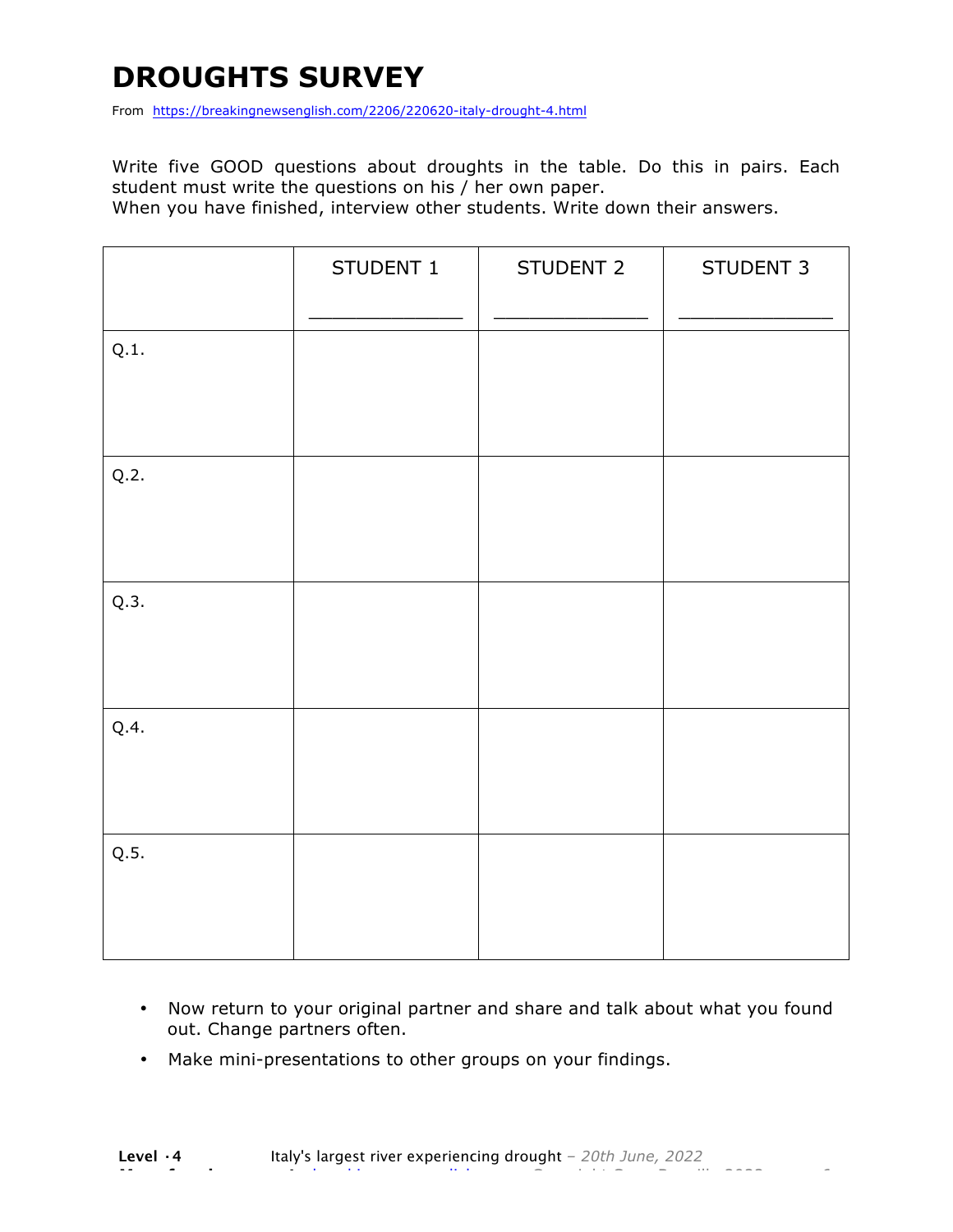## **WRITE QUESTIONS & ASK YOUR PARTNER(S)**

Student A: Do not show these to your speaking partner(s).

| a) |  |  |
|----|--|--|
| b) |  |  |
| c) |  |  |
| d) |  |  |
| e) |  |  |
| f) |  |  |

*Italy's largest river experiencing drought – 20th June, 2022* More free lessons at breakingnewsenglish.com

### **WRITE QUESTIONS & ASK YOUR PARTNER(S)**

-----------------------------------------------------------------------------

Student B: Do not show these to your speaking partner(s).

| a)            |  |  |
|---------------|--|--|
| b)            |  |  |
| $\mathsf{c})$ |  |  |
| d)            |  |  |
| e)            |  |  |
| f)            |  |  |
|               |  |  |